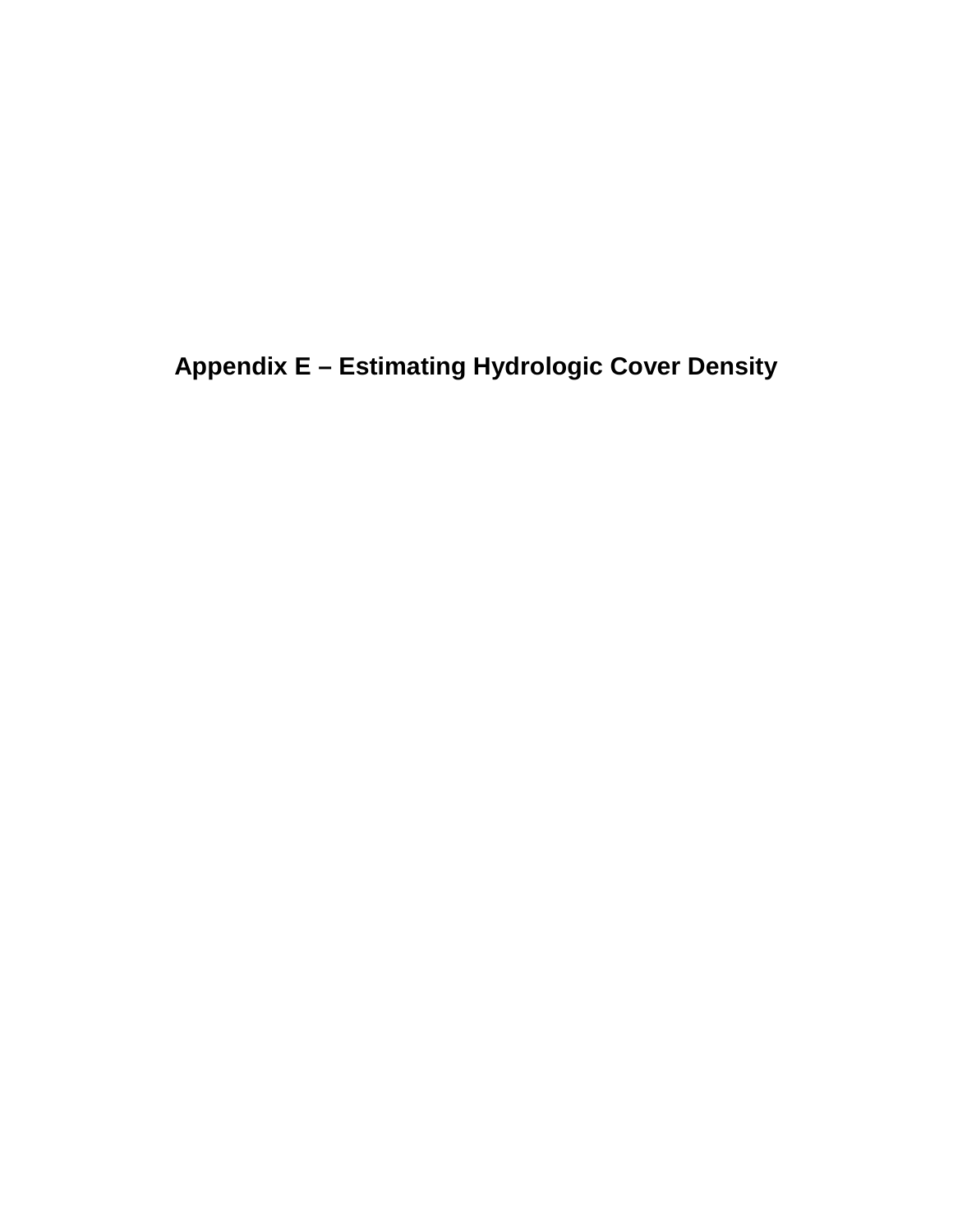## **HYDROLOGIC COVER DENSITY (from ADOT, 1968)**

Hydrologic cover density is defined as the percent of the ground surface covered by the crown canopy of live plants and litter. The Soil Conservation Service determines vegetation cover density by field surveys of carefully selected locations within the drainage area. However, where runoff from numerous small drainage areas is to be calculated, an approximation of the vegetative cover based on visual observation may be adequate. Three broad ranges of vegetative cover density have been established:

- Poor 0 20% Vegetative cover
- Fair 20% 40% vegetative cover
- Good  $40\%$  + Vegetative cover

When possible, vegetative cover densities should be determined by field investigation conducted in the following manner:

- 1. An area representing the typical vegetative cover density for the drainage area is selected.
- 2. A 100 foot chain is stretched out between two posts, approximately 3 feet above ground level.
- 3. The intercepts of the vegetative cover along the 100 foot length are noted.
- 4. The total distance covered by vegetation and litter along the 100 foot length are summed up and represent the percent of vegetative cover for the selected area.
- 5. Several determinations may have to be made to compute the average percent of cover for the drainage area.

The following sketch illustrates the field procedure:



Vegetative Cover =  $0.1+0.05+4.5+0.1+0.15+0.1+2.1+0.1+0.25+0.1+0.1+18.5+1.0+$  $0.1 + 0.15 + 7.0 + 0.45 = 34.5'$ 

Density = 
$$
\frac{34.5'}{100'}
$$
 = 34.5%